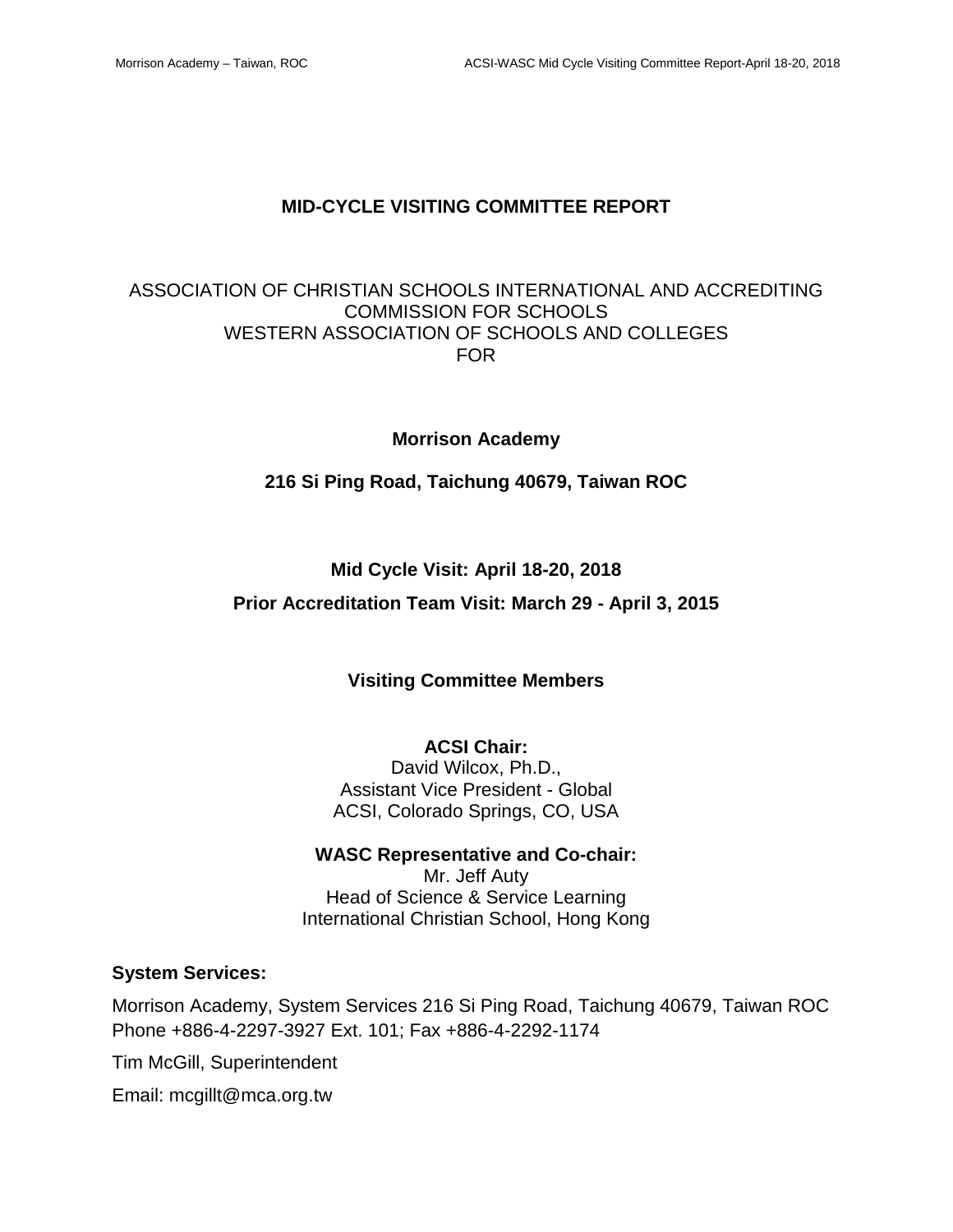# **Campuses:**

- Morrison Academy Bethany (MAB K-10); Principal Susanna Myburgh, myburghs1@mca.org.tw
- Morrison Academy Taichung Elementary/Middle School (MAC EMS K-8), Principal Seppie Myburgh, myburghs@mca.org.tw
- Morrison Academy Taichung High School (MAC HS 9-12), Principal Doug Bradburn, bradburnd@mca.org.tw
- Morrison Academy Kaohsiung (K-12), Principal Joe Torgerson, torgersonj@mca.org.tw

# **School's Purpose:**

The purpose of Morrison Academy is to meet the educational needs of the children of missionaries throughout Taiwan.

# **Core Values:**

Jesus Christ is central to Morrison Academy's values. These core values are:

- ●To know the Truth
- ●To fulfill the Great Commission
- ●To pursue excellence in student learning
- ●To partner with parents
- ●To educate the whole person
- ●To be a caring community

# **Vision:**

The vision of Morrison Academy is that each student will experience a quality, Biblicallyintegrated education so that they will dynamically impact the world for Christ.

# **Introduction/Overview/History/Facilities/Outcomes**

Morrison Academy is a  $K$ -12<sup>th</sup> grade Christian International School that follows an American curriculum and is accredited by the Association of Christian Schools International (ACSI) and Accrediting Commission for Schools – Western Association of Schools and Colleges (ACS-WASC). Its current accreditation cycle is for six years - July 2015 through June 30, 2021.

Morrison Academy was founded in 1952 as a non-denominational private Christian school system. Morrison Academy is also known as Morrison Christian Academy, but most commonly known as the former. The school in Taichung was founded in 1952 with six students in a bamboo hut. It was established to serve the missionary children in Taiwan. Since the start of the school it has admitted other expatriates on a space available basis.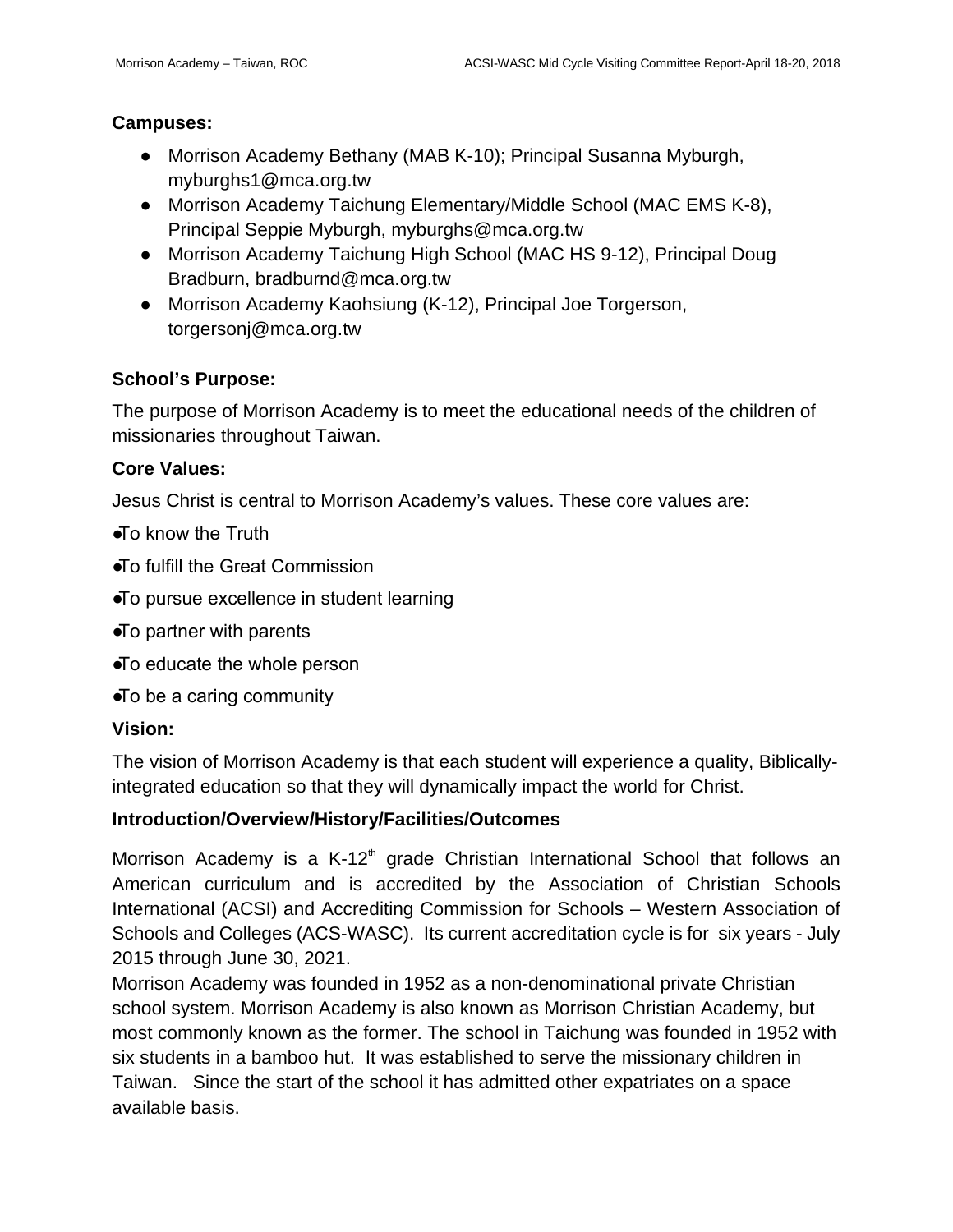The school moved to its current campus in 1972. In Taipei in 1961, Bethany Christian School was established separately. It joined Morrison Academy in 1967. Now Morrison Academy - Taipei, it added 10th grade and plans to add 11th grade in 2019. They will have their first graduating class in 2021.

The Kaohsiung campus of Morrison Academy was established as a K-8 school in 1974 and moved to its current purpose-built campus in 2000. The campus has expanded the grades offered since the last full visit in 2015, graduating its first seniors in 2016.

Accreditation Partners: Morrison is jointly accredited by WASC (Western Association of Schools and Colleges) and ACSI (Association of Christian Schools International) as one system of three campuses. Since 1977, Morrison's Taichung high school campus has been accredited by WASC and has also been an ACSI member school. All three campuses (located in Taipei, Taichung, and Kaohsiung) have been jointly accredited since 1998.

Morrison Academy is committed to long-term maintenance of school facilities as evidenced by adequate budgeting for maintenance, capital, and equipment. An annual audit of facilities and capital equipment is conducted on each campus to inform budgeting decisions for ongoing repairs and renovations.

All instructional and ancillary facilities meet legal standards for safety, fire protection, sanitation, and health and are approved for occupancy annually. Each campus works closely with local authorities to ensure that building codes and emergency drills meet the local requirements. The school's safety plan and physical plant are compliant with local regulations.

# **Faculty and Staff**

Morrison Academy reports 102 full time faculty, twenty-six part time teachers and eight school administrators.

### **Student Achievement**

Student achievement at Morrison remains well above USA norms. Morrison SAT scores have averaged over 100 points higher than USA averages since 2014. The New SAT scores for 2017 show Morrison students averaging 180 SAT points higher than the USA national average – 1240 compared to1060. Of 233 AP tests given last year, 94% were scored 3 - 5. The Morrison average AP score was 3.98 compared to the USA national average of 2.86.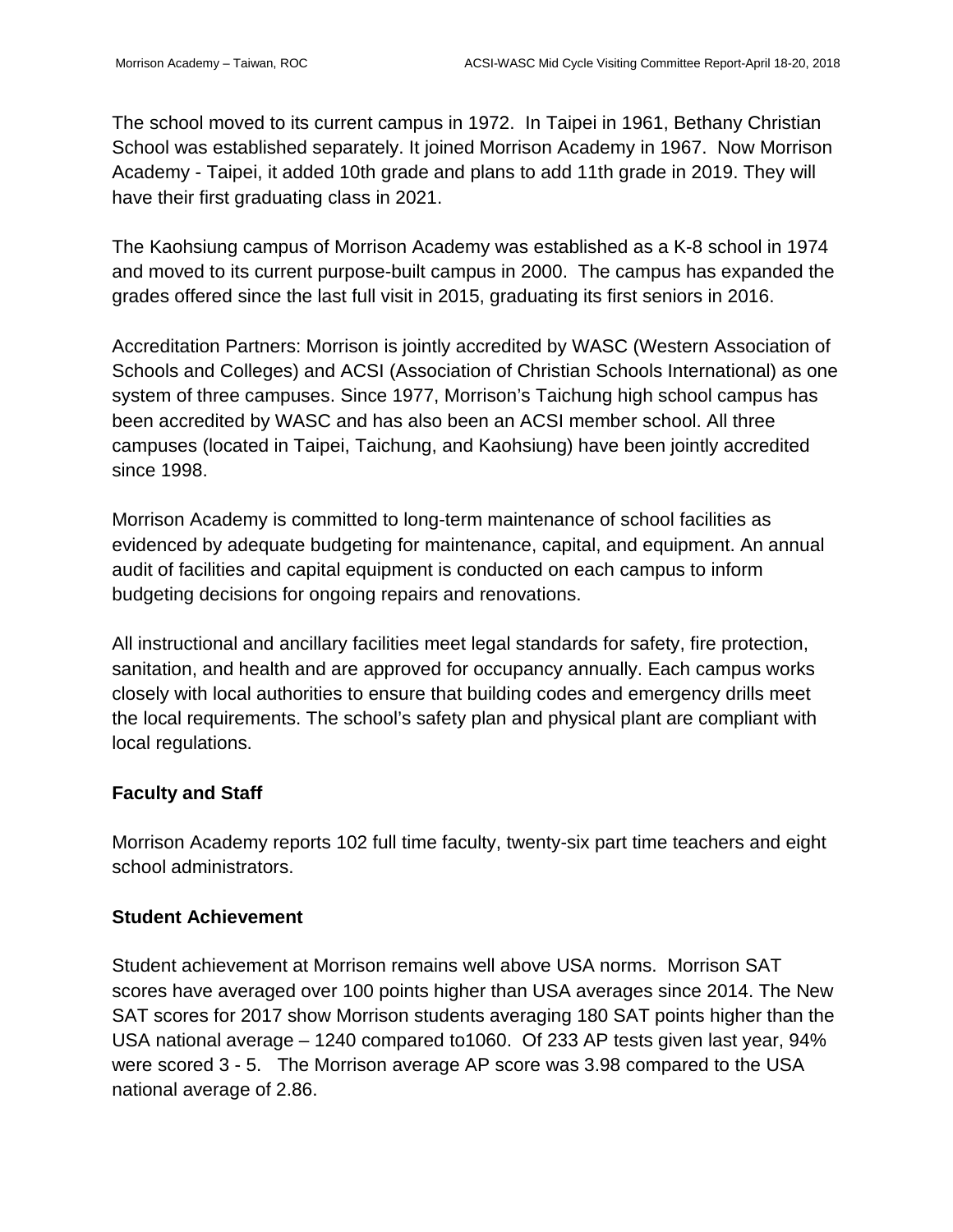In the school's self-developed writing assessment instrument, the school has noted a drop in student scores in grades 1-5 on the areas measured within the Six Traits Writing system.

### **Governance and Administrative Structure**

Ownership & Board: Morrison Academy (MA) operates under the direction of Morrison Christian Association, Inc., (MA) a nonprofit (New Jersey) corporation, owned and operated by the following sponsoring missions:

- The Evangelical Alliance Mission (TEAM)
- One Mission Society (OMS)
- Conservative Baptist International (CBI)

● International Mission Board of the Southern Baptist Convention (IMB) Each sponsoring mission generally supplies two Board of Trustee members, with four additional members from the alumni and Taiwan missions' communities. Morrison is also registered with the Chinese government as a not-for-profit foreign school and may only admit students holding foreign passports.

# **I. Preparation of Mid-term Report and use of the SIP for Program Assessment and Planning**

The report was primarily prepared by Crista Blackhurst with input from Morrison's Administration. Morrison's System Administrative Council (SAC), which serves on Morrison's Follow-up Committee, has thoroughly reviewed MA's past three years' school improvement progress as related to the previous visiting committee's recommendations. Steps toward school improvement are evident in all major recommendations.

Morrison's school-improvement cycle calls for systemic data analysis and report summaries each spring and were included as attachments to this report. In May of each year, teachers and administrators from each campus meet to review and celebrate Morrison's accomplishments for that school year. Survey results, feedback, and other data regarding each year's progress and challenges are collected and examined by SAC. This data informs the following school-year's goals and School Improvement Plan.

### **II. Progress on Critical Areas for Follow-up/Major Recommendations: All Incorporated into the School's Schoolwide Action Plan**

Since the 2015 full accreditation visit, Morrison Academy has utilized the SIP as a guiding plan for school improvement.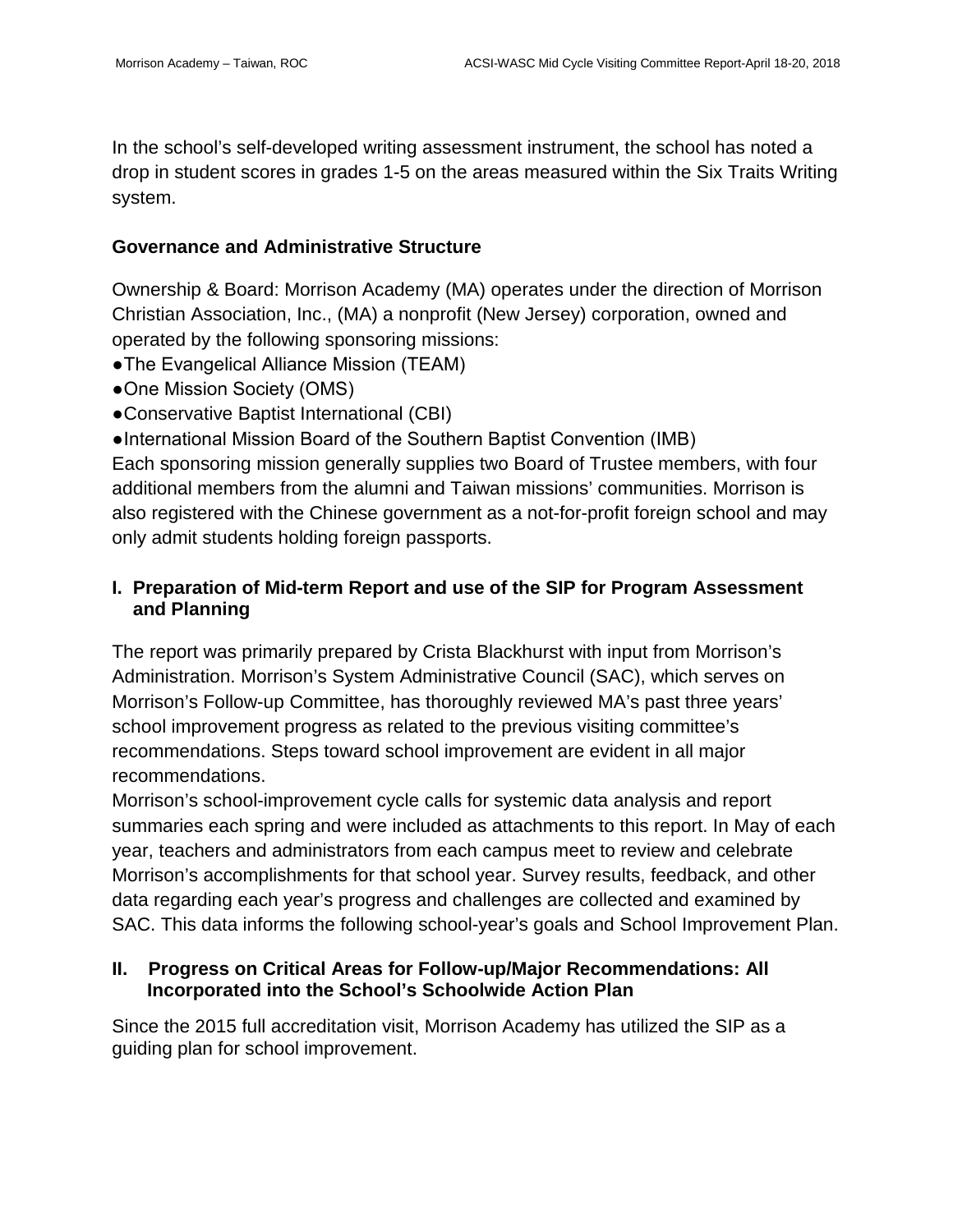*Major Recommendation #1* That the Administration and Faculty of each campus explore how to enhance the connections between students and godly mentors, resulting in a more significant whole person impact on students. (Indicator 9.3, 9.6, and 9.7, Self-Study p. 75, subcommittee meetings, interviews, SAC meetings).

Note: This recommendation aligns with CSIP Goal 1.

# *School's Report on Progress:*

### **2017-18**

To intentionally connect each student to a godly mentor, Morrison has established an advisory program for grades 6-12. Each secondary student now has an official connection to an adult that is more than just a teacher, but an advisor on areas of life beyond the classroom. Also, there is time set aside for one-on-one mentoring within the advisory program. Beginning this school year all 3 campuses now have an advisory program for all secondary students (grades 6-12). Each campus has advisory coordinators, professional learning, detailed lesson plans and precise schedules for all advisors.

### **2016-17**

The Middle School Advisory Coordinators on each campus worked collaboratively to plan and implement a MS Advisory program. This included a weekly curriculum given to advisors from each of the coordinators, a beginning of the year meeting and training, and subsequent meetings throughout the year for advisors. The coordinators from each campus have met twice this year to collaborate and refine the curriculum.

The High School Advisory Task Force met this year to determine the possibility for advisory in the HS program. The team determined that the advisory would help to support the goal of securing a connection for every student to a godly mentor, and would also serve to address key spiritual, moral, personal, academic and social topics and tasks needed in High School.

Therefore, the task force continued with creating a handbook for HS Advisory with a purpose, philosophy and other descriptors as well as continuing to work on a biblically integrated curriculum that fits Morrison's students and values. The plan is to go forward with HS Advisory at Morrison.

# **2015-16**

During this school year, there was a Mentoring Task Force made up of teachers, counselors, administrators and a chaplain to help develop a philosophy and strategies to be purposeful about mentoring on all 3 campuses. By the end of this school year, there will be a staffing, topic guide and professional learning to implement an Advisory program on all three campuses in the middle school grades for next year. This task force will also look at models of an Advisory program for high school for future years as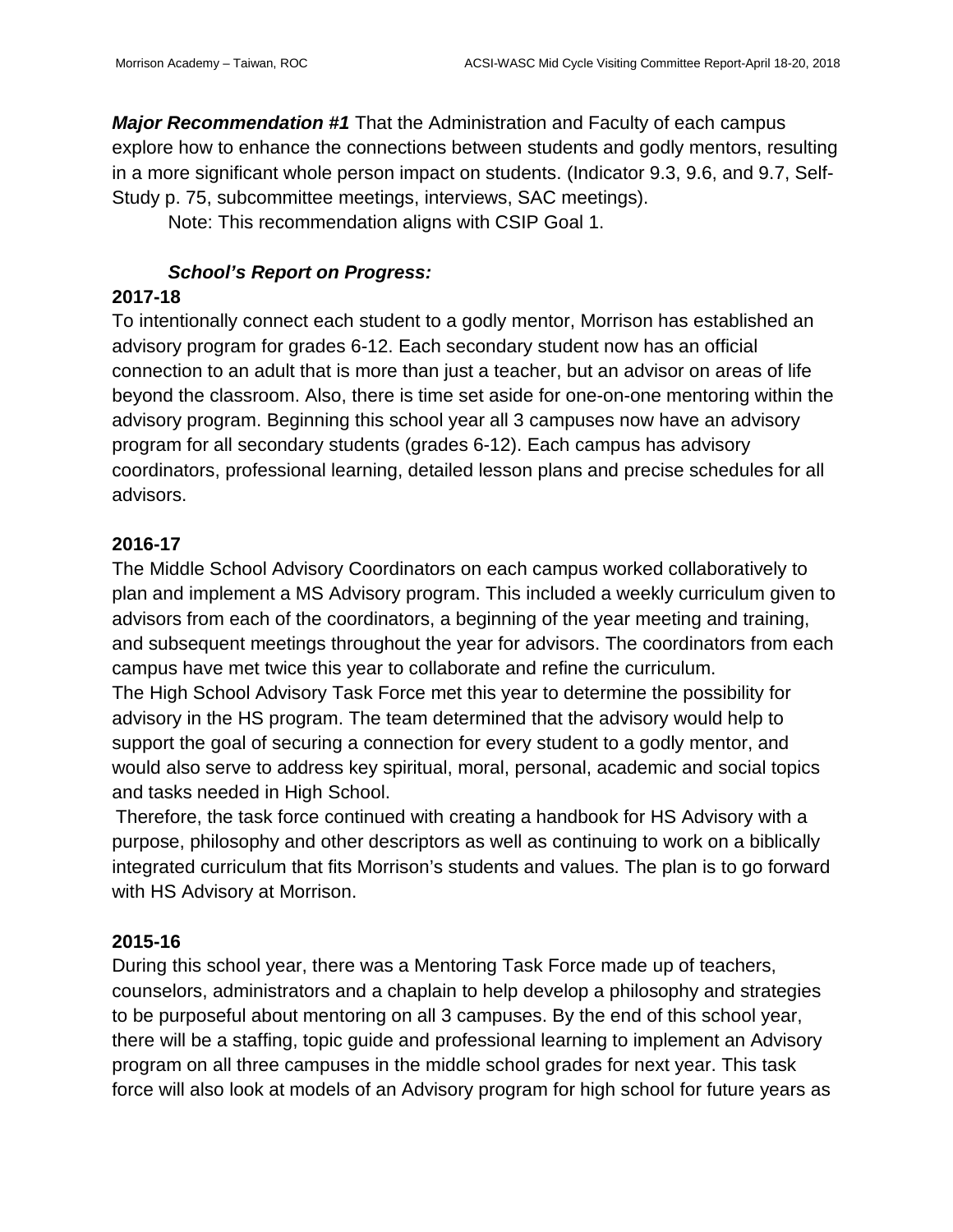well.

### *Mid Cycle Team Assessment:*

The school's response has been thorough and extensive. With every student in grades 6 - 12 now having a mentor and being part of a system-wide program of mentorship, students have more than student/ teacher academic relationships. They have significant adults in their lives that have appropriate influence in spiritual, moral, personal, and social issues.

In order to keep all three campuses on the same page there is an excellent Advisory Journal that every student receives and works through at the Middle School Level. There is also a calendar so that all advisors can see the expectations and a weekly Power Point to resource these Advisory Sessions. The program has been in place longer at the middle school level than it has at the high school level. The school needs to continue reviewing the success of the program, analysing data drawn from the program for improvement, and connecting it intentionally to the VFOLs.

Student and teacher interviews confirm the positive feelings about the program, with students expressing great appreciation for having new relationships and an opportunity to discuss issues that are significant to them.

Based upon the evidence of the school's response to this recommendation the Mid-Cycle team considers this recommendation to be still in process.

*Major Recommendation #2* That the Administration and Faculty create a climate of innovation that embeds service, experiential learning, and technology integration into the curriculum, resulting in enhanced learning experiences that address the personalized learning interests and aptitudes of the whole child (Indicator 5.5, Self-Study p. 58 and 82, interviews). Note: This recommendation aligns with CSIP Goal 2.

# *School's Report on Progress:*

### **2017-18**

The climate of innovation at Morrison continues to expand as teachers better understand and expand use of innovation. This expansion occurs as one-to-one devices are now available for all students in grades 3-12, Innovation Teams are being established on each campus, and teachers are becoming more and more mindful of ways in which their instruction and students' experiences can become more experiential and inquiry-based.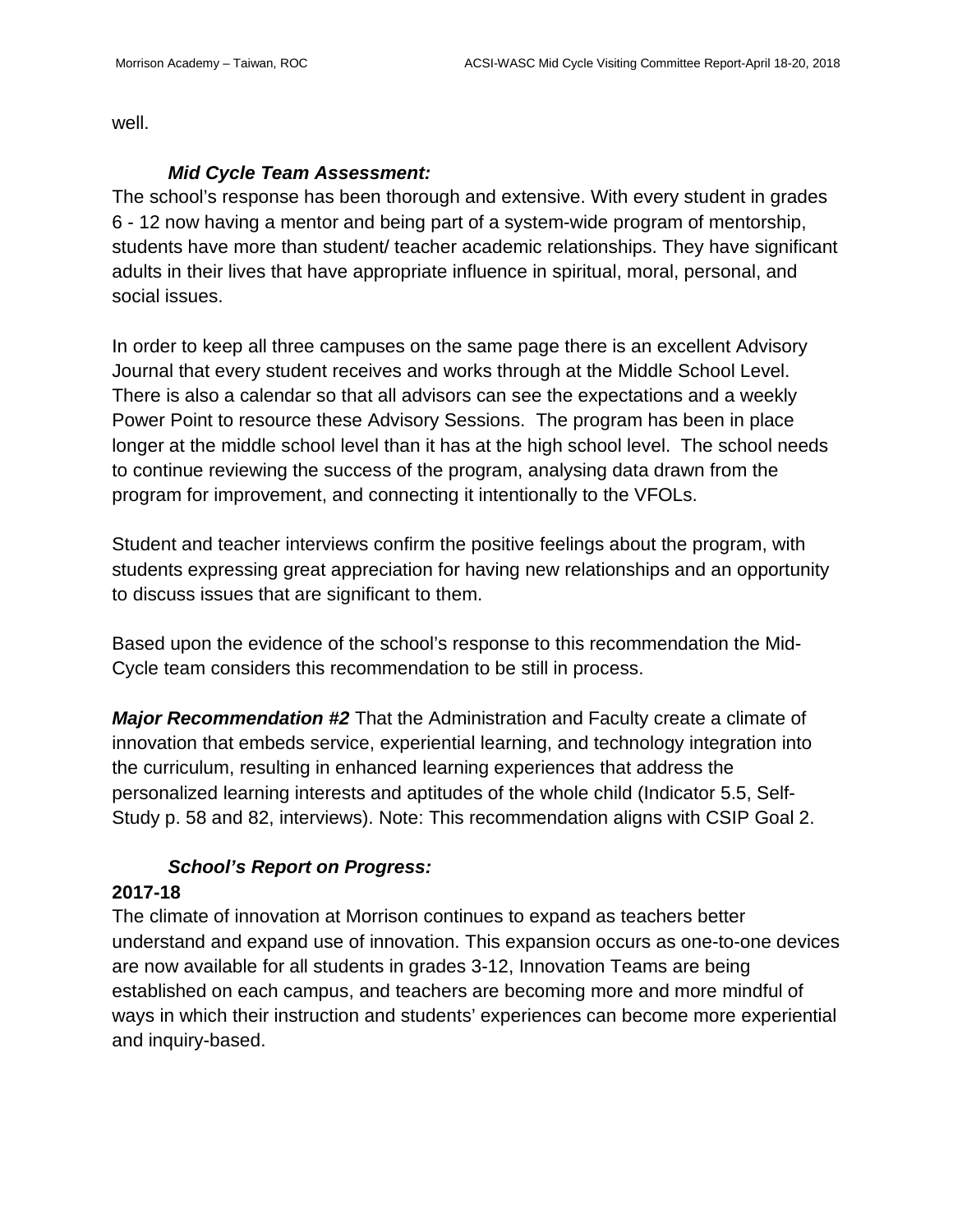### **2016-17**

Morrison Academy developed and refined a definition of innovation specifically for MA. This definition also included visual images to communicate to staff, parents, and community members. This message appeared in the March 2017 issue of The Torch (parent bilingual newsletter) as well as the staff email communication: Cross-Campus Call. Additionally, at the March system-wide professional learning day in Taipei, key innovative teachers were asked to showcase their classroom innovations at the first Innovation Showcase. These teachers were asked to set up a table in the gym to share their project, activity or process that might inspire other teachers. Lastly, the longstanding Herring Grant allows teachers to request money for innovative ideas they would like to try in the classroom. The Herring Grant was reworked to allow for a rolling deadline so teachers can request funds throughout the school year.

# **2015-16**

In 2015 – 2016, the Innovation Task Force was made up of teachers and administrators to brainstorm and determine a philosophy, staffing, and programs that would help to create a climate of innovation that fits Morrison Academy. Some members of this task force visited another school to gain knowledge of ways that they have been innovative. By the end of this school year the task force created a job description for an experiential and capstone coordinator, course description for a Capstone course, learning and flexibility with teacher schedules and the innovation grant application process.

### *Mid Cycle Team Assessment:*

The Major Recommendation of the 2015 Visiting Committee affirmed the school's goal to achieve the following desired student outcomes:

- Students engage in innovative teams using technology.
- Students engage in experiential learning, service learning, and internships.
- Seniors articulate their passions and gifting.
- Integrate experiential learning, service learning, and technology into curriculum units.
- Comprehensive capstone projects for students in eighth and twelfth grade

One of the most illustrative examples of this spirit of innovation was seen in the Taichung Campus Library where there is a Makerspace and what is called an innovation hub where the various coaches (Tech, Library Media and Learning Coaches) work together as a support hub to teachers.

The Christian Service Learning (CSL) and Week without Walls (known under various names in different campuses) focuses upon different themes. In Middle School it occurs within Taiwan following various themes that are able to be integrated throughout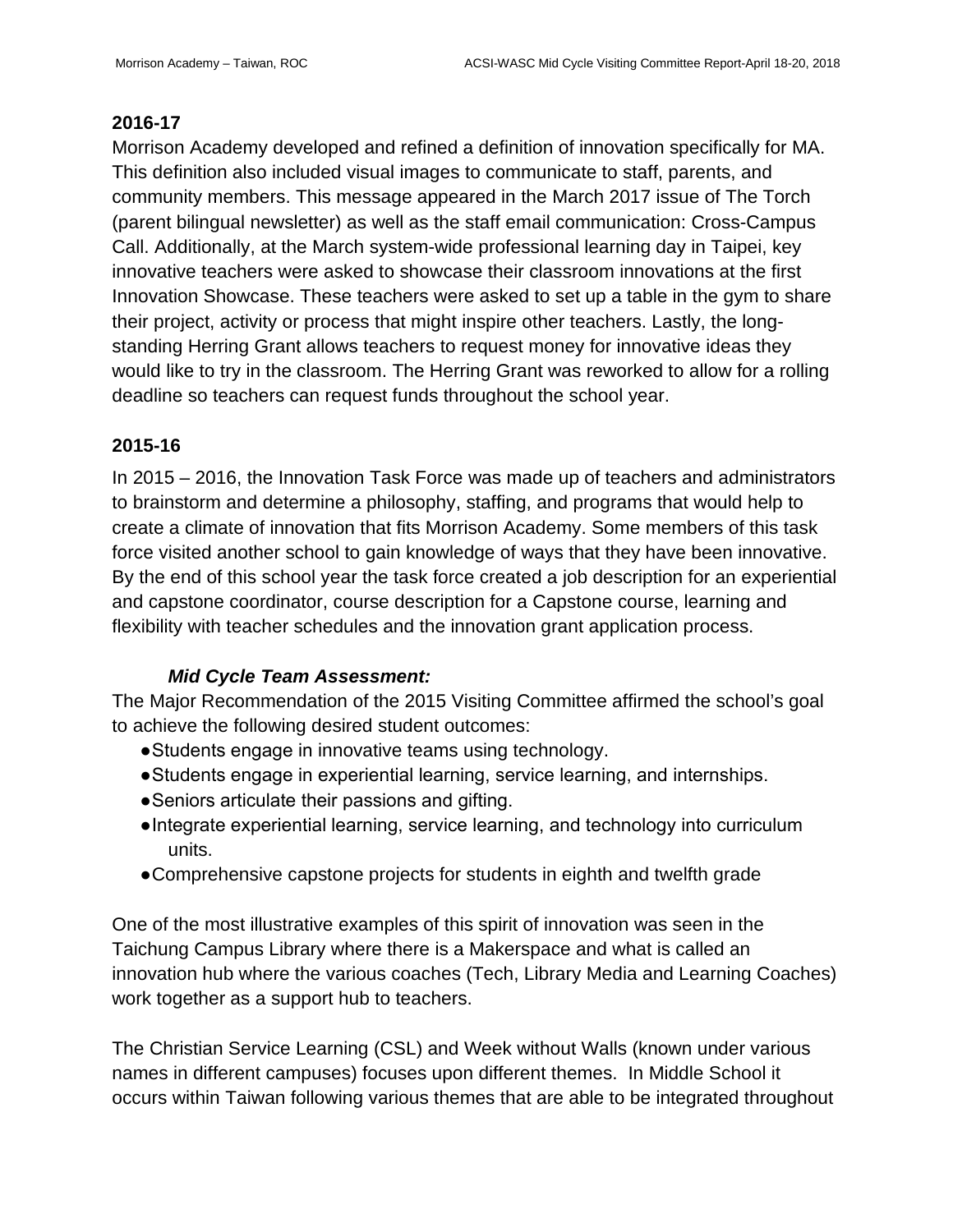the year. In the middle school, Grade 6 focuses on team building, in Grade 7 the emphasis is on Culture and Grade 8 on Leadership. A similar pattern is followed in High School. Grade 9 has a Biology trip, Grade 10 focuses outdoor pursuits, with Grade 11 going on overseas trips, and Grade 12 taking a leadership role. Students reflect on these experiences. The school has budgeted significant funds to enable all students to participate.

The recommendation was based upon Indicator 5.5 which reads: The school seeks to utilize instructional strategies and learning activities that focus on active student engagement, the achievement of essential knowledge and skills, biblical wisdom and understanding, and critical thinking skills as well as higher-order thinking skills.

Based upon the evidence of the school's response to this recommendation the Mid-Cycle team considers this recommendation to be still in process.

### *Major Recommendation #3*

That the Administration and Faculty continue to strengthen a standards-based approach to learning that includes assessment, recording and reporting practices that inform and support student learning (Indicator 5.2 and 5.5, Self-Study p. 57 and 83, Rubicon Atlas Standards Analysis). Note: This recommendation aligns with CSIP Goal 3.

#### *School's Report on Progress:*

#### **2017-18**

Morrison Academy has established a timeline to ensure the strengthening of the recording and reporting practices. For this year, that included the use of MasteryConnect as the primary recording and reporting tool for the elementary core classes. This tool allows teachers to record assessment grades by standard rather than assignment, thus reflecting the progress of each student by learning goal. This progress is then reported to parents in a visual and understandable way. Additionally, all teachers (K-12) put their course curriculum maps into MasteryConnect in order to naturally connect curriculum and assessment. Each campus has dedicated professional learning time for this as well as understanding the philosophy and purpose of a standards-based approach.

In middle school grades, teachers separated product and process grades in the middle school report card. This allows for the grades on the report card to reflect a student's progress toward learning goals, while also reporting their responsibility, respect and engagement separately.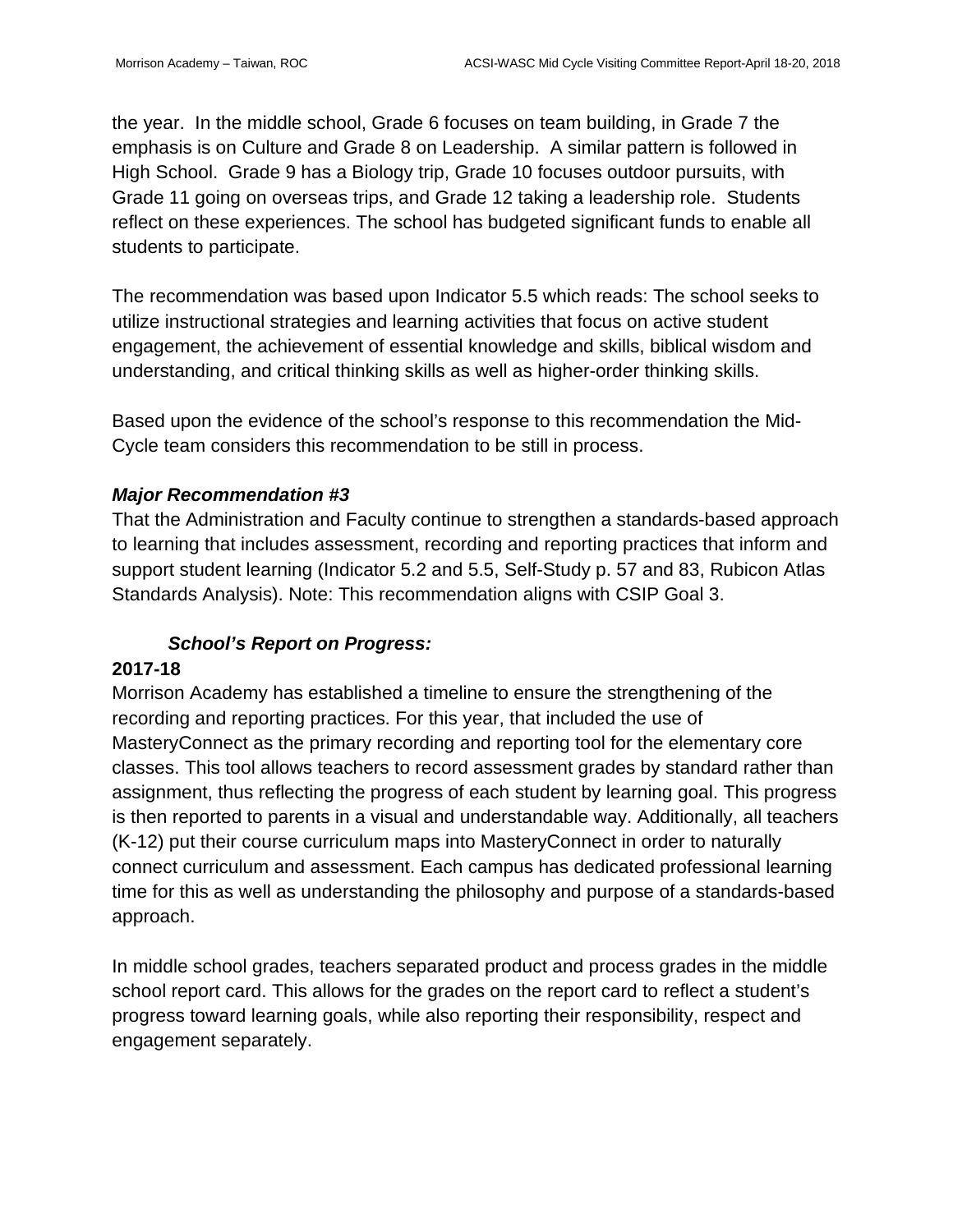### **2016-17**

The Recording and Reporting Task Force met to develop a 3-year implementation timeline of K-12 standards based recording, reporting and assessment practices. One conclusion that the task force reached is that teachers need a helpful tool to better record and report in a more uniform way. Mastery Connect is a curriculum mapping, assessment creating, recording and reporting tool that will be used at Morrison Academy to meet that need. We are currently training for this at a leadership level. This task force is also developing a middle school report card that will report process (homework, behavior, responsibility) from product (tests, quizzes, projects), thus showing a more accurate reflection of learning. The task force will also continue to develop communication strategies starting with staff and then parents of middle school students as the new middle school report card will be implemented next school year.

# **2015-16**

The Reporting and Recording Task Force is in a research and development stage to determine the best path of standards based reporting for Morrison Academy. The task force is made up of principals and a Professional Learning Coach who are reading and discussing research to then pass along to key groups of teachers on each campus to do the same the following school year. The plan is to have a firm understanding of the philosophy and purpose of standards based recording and reporting in order for it to better support student learning.

# *Mid Cycle Team Assessment:*

MasteryConnect has been completely adopted at the Elementary Level on all three campuses. It is an excellent tool for connecting curriculum to standards-based assessment and reporting.

At the Middle school there has been a separation of process and product grades and some piloting by certain teachers of MasteryConnect. Migration of curriculum from Rubicon to MasteryConnect is complete. Grading and reporting is still done through Power School Learning.

At the High School level the implications of adopting a standards-based assessment and reporting model is being considered by all stakeholders. There is still work to be done on this, and Action Research groups are working through all the implications for student learning and reporting at a Secondary Level.

Based upon the evidence of the school's response to this recommendation, the Mid-Cycle team considers the school's implementation of this improvement to be in the early stages of development and is still in process.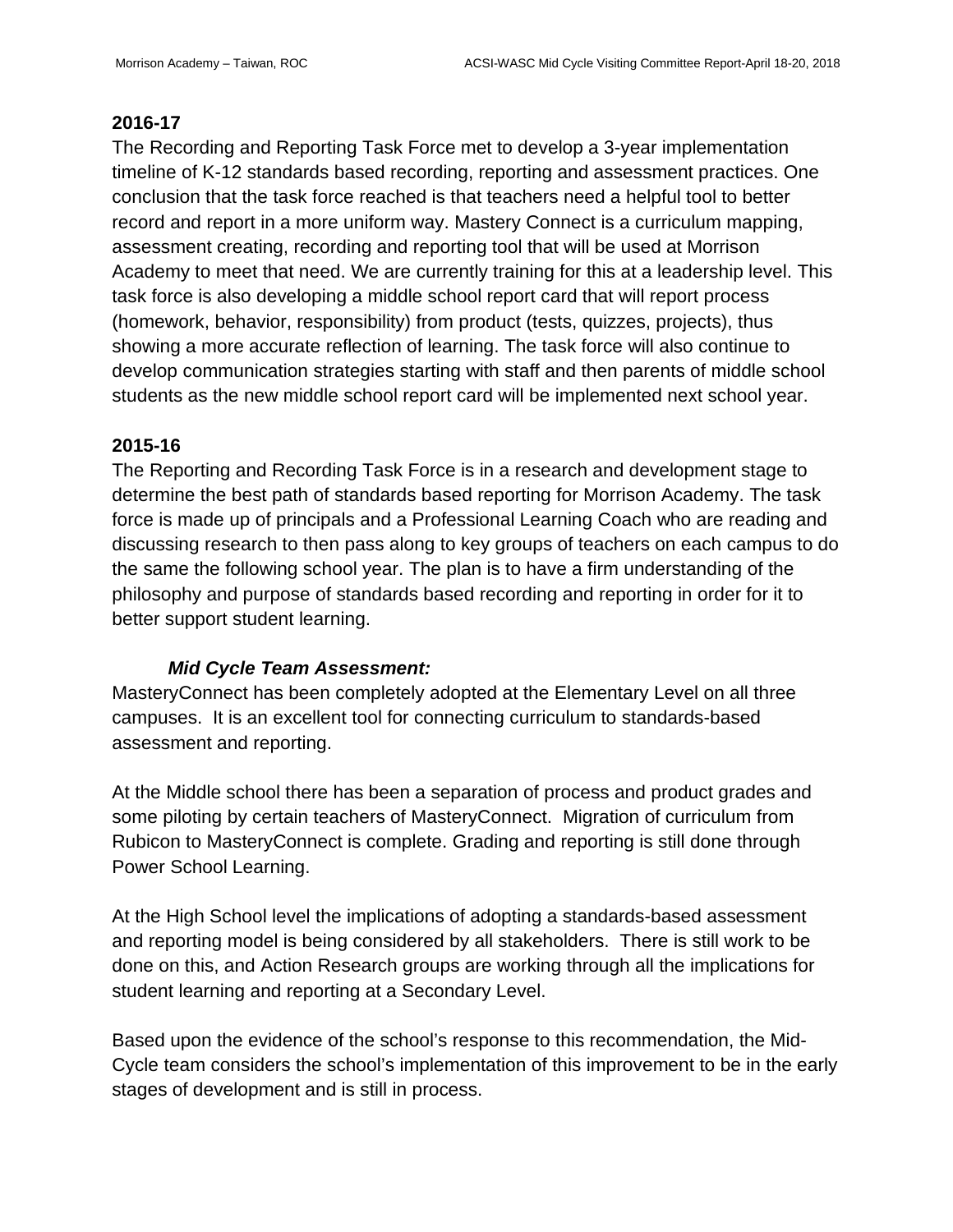*Major Recommendation #4* That the Administration expand training for teachers on all three campuses in how to more effectively analyze site-based learning data, resulting in the use of conclusions to inform learning goals and drive school improvement efforts (Indicator 5.7, 5.8, and 5.9, Self-Study p. 57-58, 77 interview with administration and faculty). Note: This recommendation aligns with CSIP Goal 3.

### *School's Report on Progress:*

### **2017-18**

Morrison Academy is in their 3rd year administering the Measures of Academic Progress (MAP) tests in grades 1-10. Teachers are using MAP data to track progress and determine areas of concern. Training using MAP test data is done at each campus in preparation for parent-teacher conferences and for classroom purposes. It was determined that next year's MAP testing will include NGSS science for grade 6-8 to be able to analyze the success of NGSS implementation in grades K-8. Additionally, the use of MasteryConnect at the elementary level this year has allowed for data analysis training.

# **2016-17**

This was the first year Morrison used Measure of Academic Progress (MAP) as our outside assessment tool for grades 1-9. The MAP test gives an accurate picture of student learning and progress in reading, language and math and allows for multiple (up to 4) assessment times throughout the year to better track progress. Teachers are using this information to inform instruction and differentiation as well as inform parents in parent-teacher conferences. Additionally, Morrison leaders were given a day training workshop with an official trainer from NWEA on how to read and interpret MAP data. We will add grade 10 to the assessment so the grade 9 data is more useful for HS teachers.

### **2015-16**

This school year we have made plans to implement the Measure of Academic Progress (MAP Test) for the following school 27 year in grade 1-9. This will include training for teachers to be able to use the data from these tests to make decisions about instruction. Some of this training will begin before the end of the school year as teachers prepare to administer the test and analyze data.

### *Mid Cycle Team Assessment:*

Morrison Academy is to be commended on the amount of data they are collecting and amount of time being devoted to meetings about the data. MAP data are being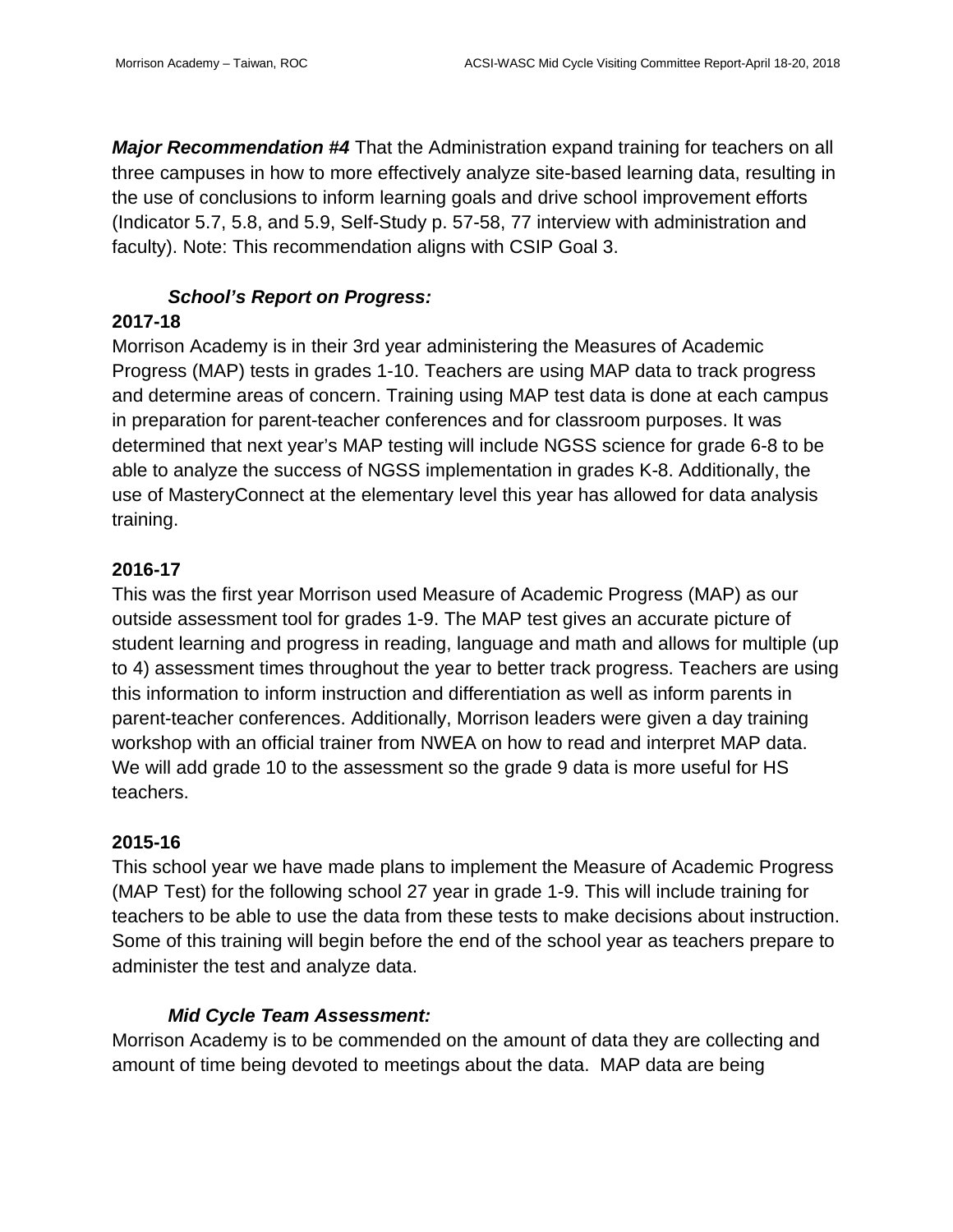collected and collated and will be expanded to include Science Testing next year because of its alignment with the recently adopted NGSS science standards.

There does seem to be a sense of 'survey saturation' experienced by some of the stakeholders. Analysis of data could be an issue given the amount of data and time needed to process it for effective decision making. The administration is encouraged to continue making the data available to the teachers and giving them time and the tools required to make effective use of the data.

The school should plan for compliance with the REACH 2018 Accreditation protocol (Appendix F) that requires examples of data analysis that results in program improvement.

Based upon the evidence of the school's response to this recommendation the Mid-Cycle team considers this recommendation to be still in process.

### **III. Mid Cycle Team Commendations and Recommendations**

Morrison Academy is a healthy and vibrant school organization. No new major recommendations are offered at this time. Much can be commended: the quality of facilities, the plans for growth, financial planning to secure the financial strength of the school, the quality of faculty, administration and staff, and the board's commitment to its own professional development and quality board governance.

### **Commendations: Morrison Academy is commended for:**

1. The creation of 'House Teams" resulting in a greater sense of belonging.

Data from teachers and parent surveys shows that parents were pleased with these new developments in the middle school. Teachers and students responded very positively to a middle-of-the-year survey on the implementation and success of the advisory program.

2. The quality of collaboration between campuses is excellent.

The consistent and frequent communication between campuses by administration and faculty has resulted in an excellent level of collaboration in improvement planning and implementation.

# **Recommendations: (If any) It is recommended that Morrison Academy:**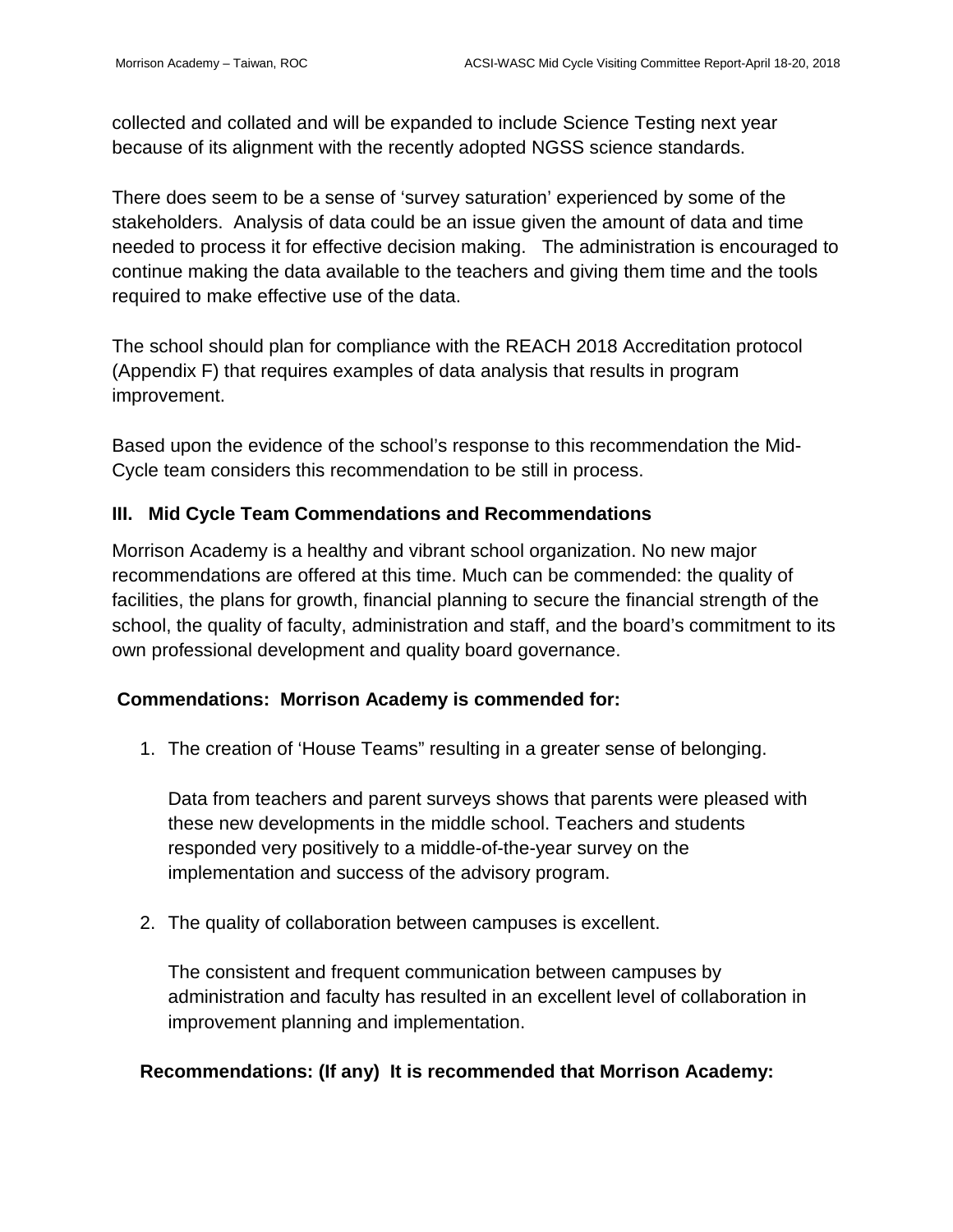No additional recommendations are offered to the school. The current SIP is appropriately focusing on the major areas of needed improvement. The recommendations have been implemented at each campus, but to varying degrees and timing. There is no inconsistency between campuses on the relevance of the SIP components.

### **IV. Visiting Committee Summary Statement**

During the time of the visit all three campuses of Morrison Academy were visited. These are spread over the island of Taiwan with a Central Support Services Office and the superintendent located in Taichung.

Morrison Academy does an excellent job of being one school on several campuses maintaining the integrity of having one system and the advantages of diversity. The team met with administration, staff, and students on all three campuses and with the Chairman of the Board. There was a strong coherence in the responses given by all stakeholders and a clear articulation of the school's mission and vision.

Morrison Academy is addressing all four major recommendations in a comprehensive manner. The recommendations cover the advisory and student mentorship program, innovation in the areas of technology, service learning, and experiential learning, a transition to standards-based assessment and reporting, and expansion of data collection and analysis.

The team highly commends Morrison Academy in their efforts and believes they are in a strong position to carry on implementing their school improvement efforts.

The school has much to celebrate. Parents can be assured of a quality education from Morrison Academy.

### **V. Mid-cycle Team Recommendation on Accreditation:**

The Mid-Cycle Visiting Committee concludes that the *Mid-Cycle Progress Report* of the school is an accurate reflection of the current progress of all areas of the school and that progress has been achieved in the recommendations and the school shows a commitment to the follow up process.

1. All major recommendations have been addressed and progress is documented on each one. The Mid-Cycle team believes all the recommendations should continue to be components of school's SIP. We believe the school has